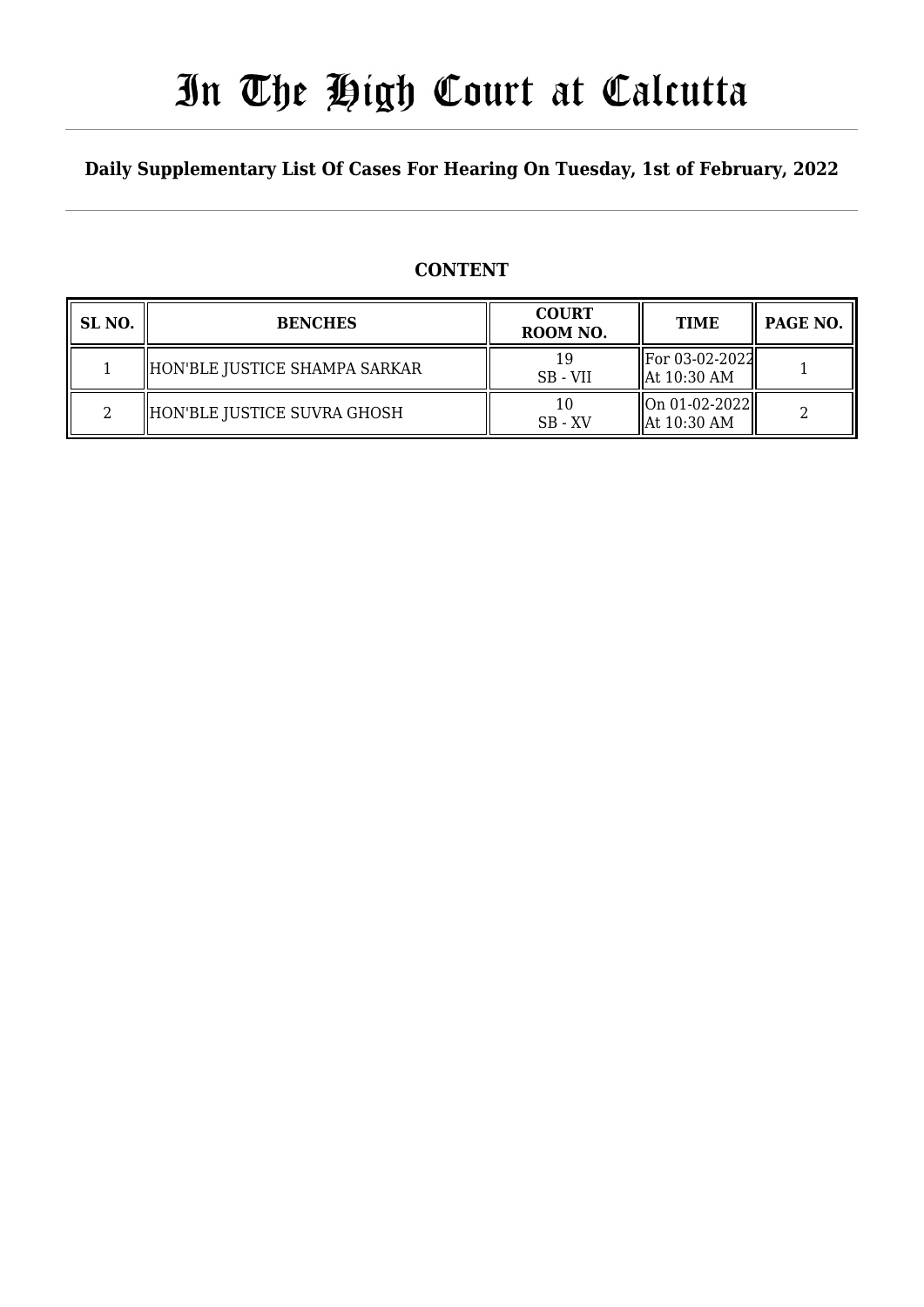

## Calcutta High Court

**In The Circuit Bench at Port Blair**

## **Appellate Side**

**DAILY CAUSELIST For Tuesday The 1st February 2022**

**COURT NO. 19 SINGLE BENCH (SB - VII) AT 10:30 AM HON'BLE JUSTICE SHAMPA SARKAR (VIA VIDEO CONFERENCE)**

**FROM PRINCIPAL BENCH**

#### **FOR 03.02.2022**

#### **MOTION**

| 1 | WPA/5/2022  | C.H.BABU RAO<br>VS<br>THE PORT BLAIR MUNICIPAL<br>COUNCIL                          | PROHIT MOHAN LALL            |
|---|-------------|------------------------------------------------------------------------------------|------------------------------|
| 2 | WPA/11/2022 | NANI GOPAL DAS<br>VS<br>THE LIEUTENANT<br><b>GOVERNOR AND OTHERS</b>               | GOPALA BINNU<br><b>KUMAR</b> |
| 3 | WPA/13/2022 | SUSHEEL DIXIT<br>VS<br>THE DIRECTOR (RURAL<br>DEVELOPMENT/PANCHAYAT)<br>AND OTHERS | GOPALA BINNU<br><b>KUMAR</b> |